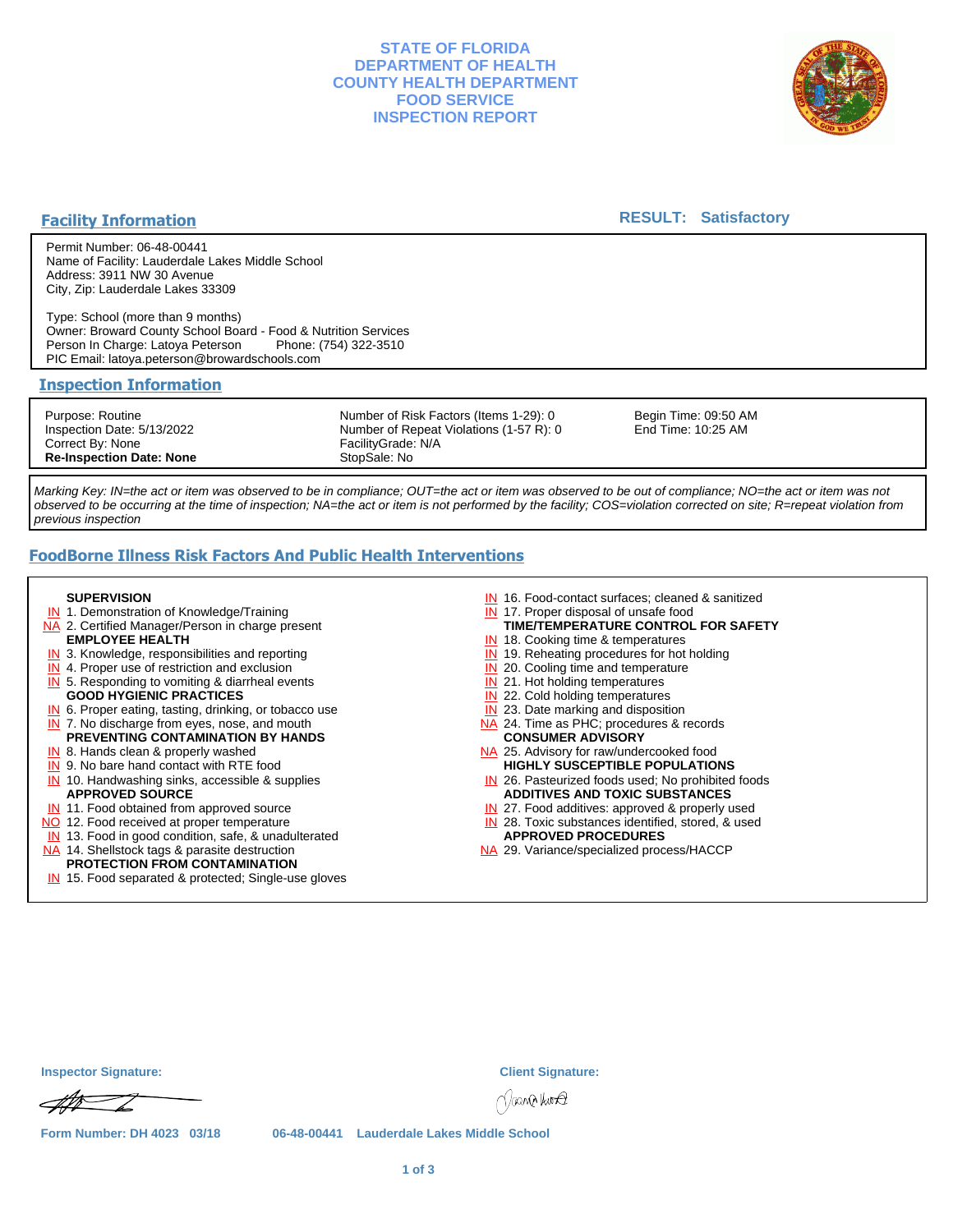## **STATE OF FLORIDA DEPARTMENT OF HEALTH COUNTY HEALTH DEPARTMENT FOOD SERVICE INSPECTION REPORT**



# **Good Retail Practices**

#### **SAFE FOOD AND WATER**

- **IN** 30. Pasteurized eggs used where required
- IN 31. Water & ice from approved source
- NA 32. Variance obtained for special processing **FOOD TEMPERATURE CONTROL**
- 
- **IN** 33. Proper cooling methods; adequate equipment
- NO 34. Plant food properly cooked for hot holding
- **IN** 35. Approved thawing methods
- IN 36. Thermometers provided & accurate **FOOD IDENTIFICATION**
- IN 37. Food properly labeled; original container **PREVENTION OF FOOD CONTAMINATION**
- IN 38. Insects, rodents, & animals not present
- **IN** 39. No Contamination (preparation, storage, display)
- IN 40. Personal cleanliness
- IN 41. Wiping cloths: properly used & stored
- NO 42. Washing fruits & vegetables
	- **PROPER USE OF UTENSILS**
- IN 43. In-use utensils: properly stored
- IN 44. Equipment & linens: stored, dried, & handled
- IN 45. Single-use/single-service articles: stored & used
- NA 46. Slash resistant/cloth gloves used properly **UTENSILS, EQUIPMENT AND VENDING**
- IN 47. Food & non-food contact surfaces
- IN 48. Ware washing: installed, maintained, & used; test strips
- IN 49. Non-food contact surfaces clean
- **PHYSICAL FACILITIES**
- IN 50. Hot & cold water available; adequate pressure
- IN 51. Plumbing installed; proper backflow devices
- IN 52. Sewage & waste water properly disposed
- IN 53. Toilet facilities: supplied, & cleaned
- IN 54. Garbage & refuse disposal
- IN 55. Facilities installed, maintained, & clean
- IN 56. Ventilation & lighting
- IN 57. Permit; Fees; Application; Plans

This form serves as a "Notice of Non-Compliance" pursuant to section 120.695, Florida Statutes. Items marked as "out" violate one or more of the requirements of Chapter 64E-11, the Florida Administrative Code or Chapter 381.0072, Florida Statutes. Violations must be corrected within the time period indicated above. Continued operation of this facility without making these corrections is a violation. Failure to correct violations in the time frame specified may result in enforcement action being initiated by the Department of Health.

#### **Violations Comments**

No Violation Comments Available

**Inspector Signature: Client Signature:**



**Form Number: DH 4023 03/18 06-48-00441 Lauderdale Lakes Middle School**